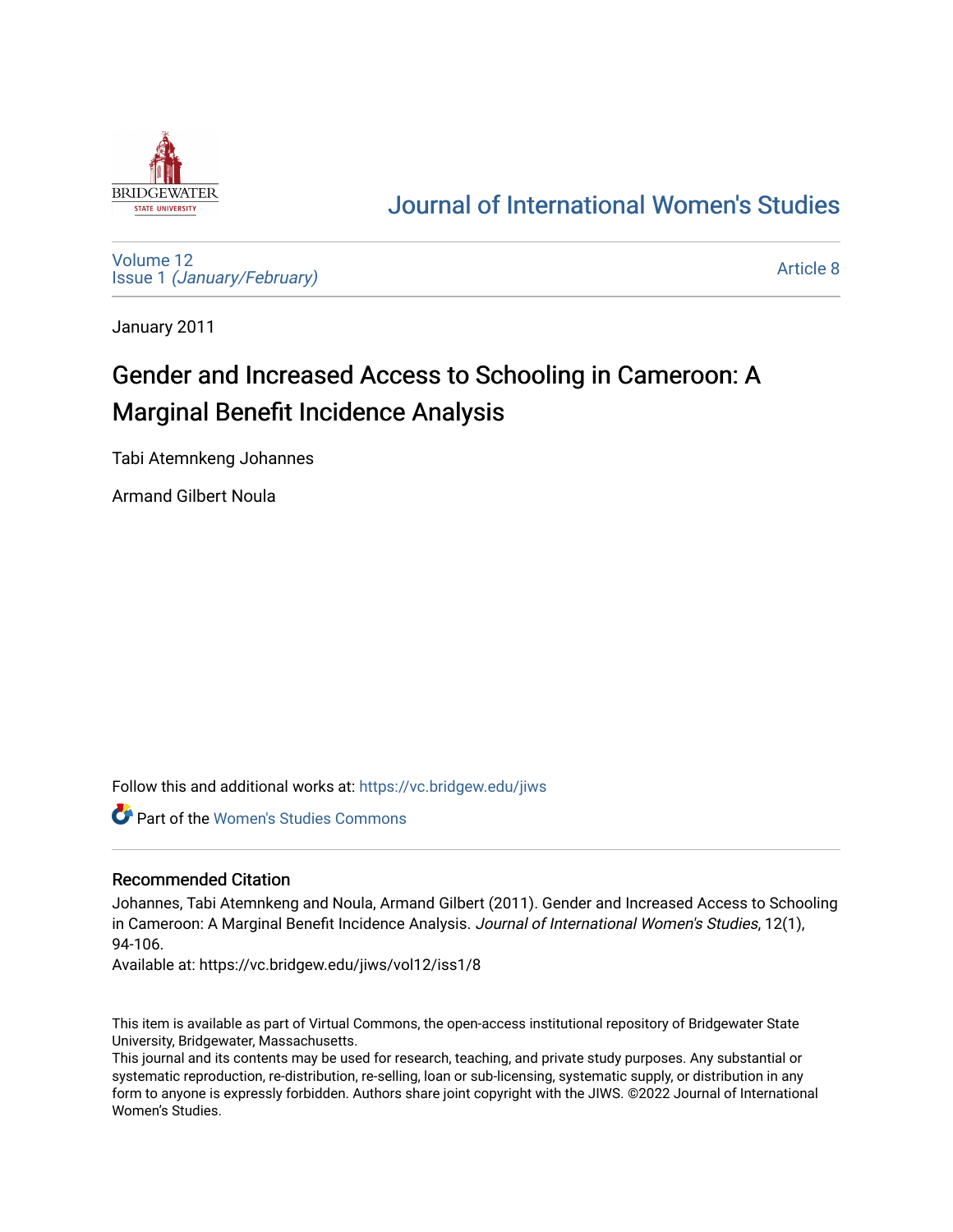This journal and its contents may be used for research, teaching and private study purposes. Any substantial or This journal and no concents that will accent research, reading and private Schooling in Substantial or distribution in any form substantial or to anyone is expressly forbidden. ©2011 Journal of International Women's Studies.

### **Gender and Increased Access to Schooling in Cameroon: A Marginal Benefit Incidence Analysis**

By Tabi Atemnkeng Johannes<sup>1</sup> and Armand Gilbert Noula

#### **Abstract**

Of great importance to policy makers is to know if females and poor households benefit more or less than the males or rich households from an expansion in access to public education. This is marginal benefit incidence of public spending which is rarely determined. In this paper, we determine the extent to which an expansion in public education is effective in reducing gender gaps in enrollments and thus, poverty in Cameroon. Government subsidies directed towards higher education are poorly targeted and the poorest income groups receive less than the richest income groups and indeed favor those who are better off. Similarly, gender disparity in access to public schools is higher at the tertiary level and lowest at primary level. Further, contrary to earlier studies which found that primary education expansion mostly benefits the poor, the present paper found that increased subsidy to primary and secondary education is captured by the middle income groups and as such cannot be good as a program that can be directed (explicitly) at fighting poverty. The difference may come from the fact that their enrollment estimates lump together private and public schools enrollments. It is difficult to think of a policy at which private operators will want to expand on their schooling projects.

*Keywords*: education, marginal benefit, gender, poverty, Cameroon

#### **Introduction**

Poverty is now considered as an issue of global interest, with halving extreme poverty by 2015 constituting the first, and perhaps the most critical goal among the Millennium Development Goals (MDGs). With 2015 only six years away, it is becoming clear that many countries in the developing world will not be able to meet the target of halving absolute poverty. In fact, many countries in Sub- Saharan Africa and several in Asia and Latin America are seriously off track for meeting that goal. In a large number of cases, this is related to poor growth performance that has made it difficult to reduce absolute poverty. Thus, many developing countries continue to address concerns for the poor in addition to pursuing growth objectives as enshrined in their Poverty Reduction Strategy Papers (PRSPs). This development approach anchors on the broadening of the initial objectives of structural adjustment to take on board social considerations, as governments and donors now share the same opinion that adjustment efforts cannot be sustainable if the needs of the poor are ignored.<sup>2</sup> Having reached the completion point under the HIPC initiative at the World Bank, the Cameroon government is expected to benefit from enormous debt cancellation which should result to a gain in resources to be

 $\overline{a}$ <sup>1</sup> Both authors are Senior Lecturers of the Faculty of Economics and Management, University of Dschang, Cameroon

<sup>2</sup> See Cornia *et al*. (1987) and Woodward (1992) for a discussion of this view as well as the conventional view frequently associated with the World Bank and the IMF.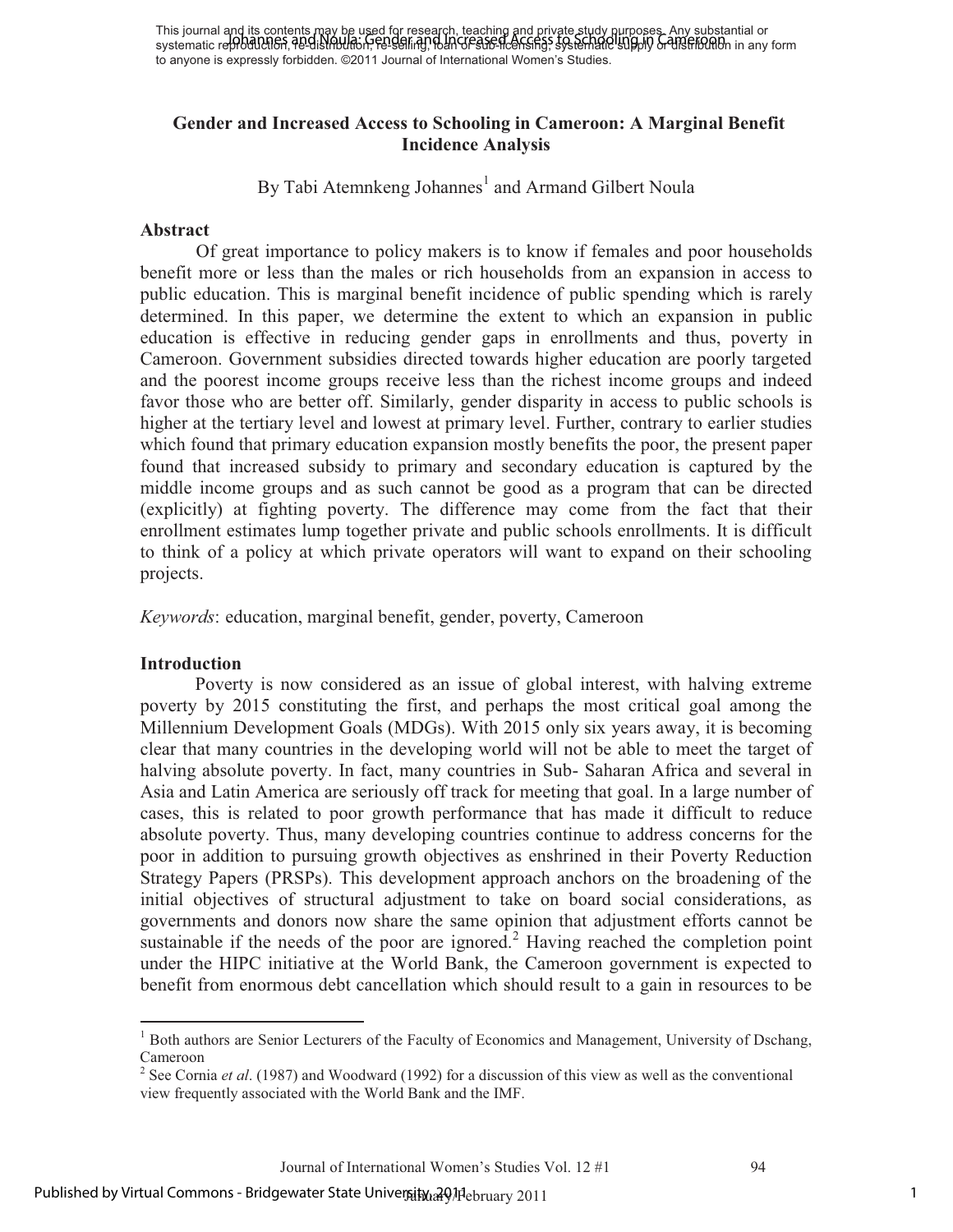channeled to the social sectors of the economy such as education and health. The answers to questions as who benefits from increased public spending in education and whether government investment in education is gender biased are indispensable inputs to effective policies and pro-poor programs.

Education is one of the most important factors of human capital development, whereas human capital has been identified as a key determinant of growth and poverty alleviation. The fact that poor households and females are generally disadvantaged in gaining access to important services such as education, an important asset to mitigate poverty, suggests that the state should seek to target the provision of these services to such groups. For instance, if our concern is with aggregate well-being as measured by, for example, Sen's notion of 'capabilities' (Sen, 1999), then we should view the important capabilities of longevity and education as critical constituent elements in wellbeing. Thus any reduced achievements for women in these capabilities are intrinsically problematic<sup>3</sup>. One peculiar feature that identifies women's poverty is the lack of access to schooling; a significant gender educational gap which characterizes most developing countries. According to the United Nations Educational, Scientific, and Cultural Organization' statistics, in the year two thousand, women represented two thirds of the eight hundred and seventy six millions of the world illiterate; in the same year, eightyeight million of children did not attend school; among them, three over five are female (UNESCO 2000).

Therefore, it is worthwhile, to examine whether expansion in public education is gender bias. This is important especially as a large body of evidence from a range of countries demonstrates that societies that discriminate on the basis of gender pay a significant price in terms of higher poverty and lower quality of life, slower economic growth and development, and weaker governance (UNDP, 1995). Public education represents a major component of government expenditures in Cameroon (Tabi et al., 2006) and so government intervention at the level of education can have a desirable poverty outcome. However, given the size of social spending in the budget and the desire to enhance the quality of fiscal adjustment while pursuing macroeconomic stability, policy makers must increase the effectiveness of expenditure policy which may be estimated by looking at whether the females and the poor benefit more or less than the non-poor and the males from an expansion in access to public education.

Benefit incidence analysis is a popular tool which is often used by policy makers to evaluate the distribution (e.g., according to a welfare indicator such as per capita income) of the benefits from public programs and expenditures. In most empirical applications, the analyst looks at the distribution of current public spending. Recent applications in Cameroon indicate that spending on primary education is pro-poor whereas spending on secondary and tertiary education are less progressive (Kamgnia, 2003; Tabi et al., 2009). However, as noted by Lanjouw and Ravallion (1999), the distribution of additional spending need not be similar to the distribution of existing

 $\overline{a}$ 

<sup>&</sup>lt;sup>3</sup> This has, for example, been recognized in the creation of UNDP's Gender-Related Development Index which, derived from a notion of aversion to inequality, suggests that a country with higher gender inequality achieves a lower level of aggregate well-being compared to another with equal average achievements, but lower gender gaps (UNDP, 1995).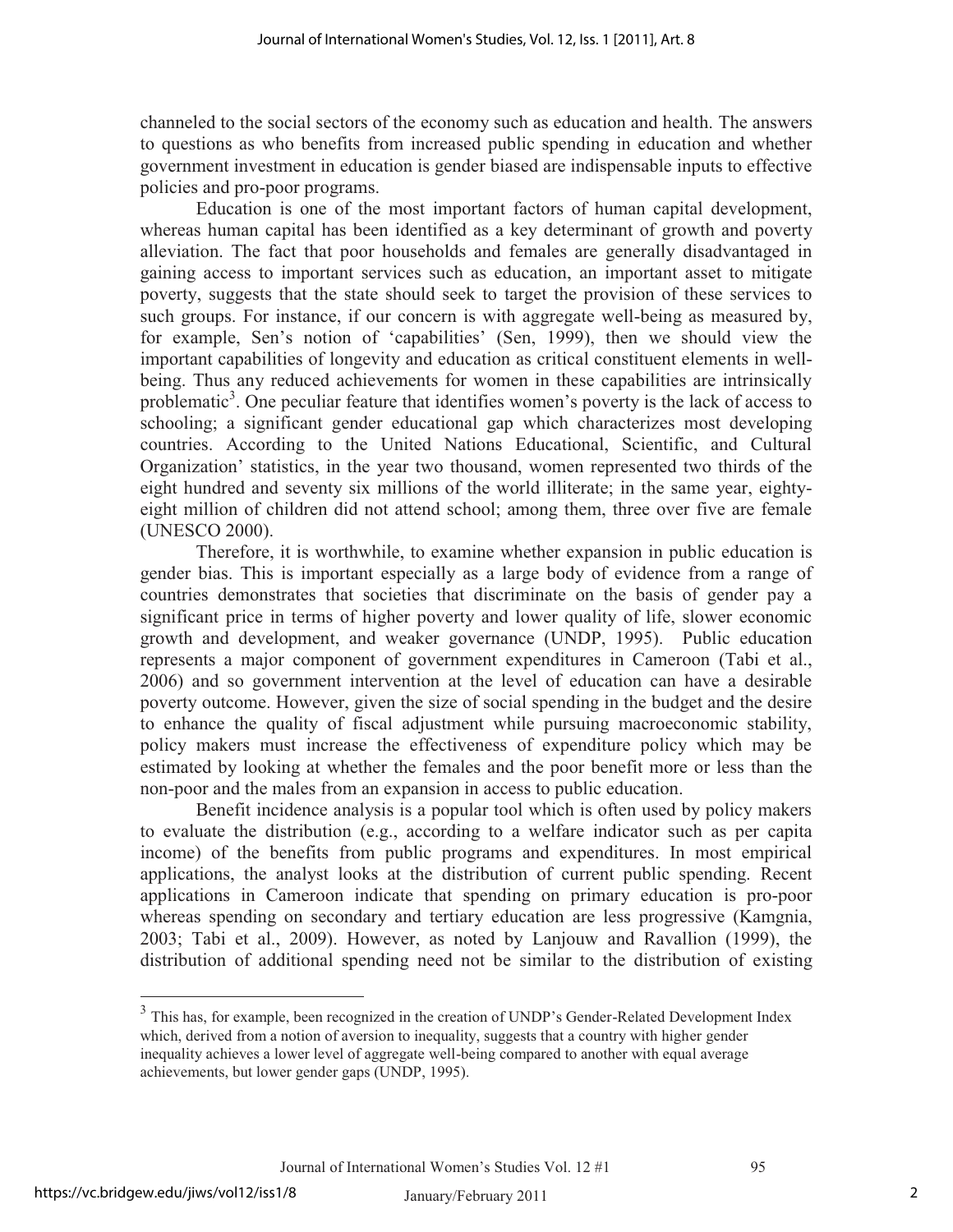spending. If public expenditures reach the rich before reaching the poor, and if there is some level of saturation in the services that can be provided to the rich, then the poor may benefit more from an increase in spending than from existing levels of spending.

Lanjouw and Ravallion proposed an innovative methodology to measure marginal benefit incidence analysis using a single cross-section of data. Based on marginal benefit incidence analysis in Cameroon, Kamgnia et al (2008) found that expansion of public spending on primary education benefits mostly those of the middle income group while for secondary education, the higher income group mostly captures the benefits. The later is neither gender disaggregated. It becomes imperative to also find out if expanding spending on education goes to females or males and of which income quintile. This should help provide a guideline for developing a gender sensitized education policy.

This paper therefore examines issues of gender equity and the targeting of increased public spending on education and also revisits the evidence on the benefit incidence of education in Cameroon. We discuss the structure of Cameroon's educational system in the section that follows. Section three presents an overview of the methods of average benefit incidence and marginal benefit incidence. In section 4, we provide the results and conclude the paper in the last section.

### **Education System in Cameroon**

This article attempts to analyze the extent to which government education spending is effective in reaching the poor and more importantly the girl child who is most of the time underrepresented. To realize these objectives, it would be necessary to present an idea of the structure of Cameroon's education system.

Following the bilingual nature of Cameroon, there are two distinct formal systems of education in Cameroon: English and French. First, there is the basic education consisting of early childhood education which is not compulsory in Cameroon. However, parents who can afford to do so generally send their children to kindergarten at about the age of three years. In the Anglophone sector of the country, the kindergarten is known as a "nursery school" and in the Francophone sector it is called "l'ecole maternelle". Children attend these schools for about two or three years, until the age of five years, when they are deemed ready to start attending elementary or primary school (" l'école primaire") in French.

The duration of primary education was recently changed from seven to six years (from ages five to 11, approximately). After primary school, there are at least three main further channels students can pursue, depending primarily on their family's financial circumstances. These are Secondary/ Grammar Schools and Technical/ Vocational Schools consisting five years of education at the junior level and two years at the senior level, ideally ending at the age of about 18 years. Subsequently the level of education after secondary education is tertiary which encompasses either a professional institutions and academics or universities. However, from the perspective of public finance, there are two broad categories of public spending on education which are generally reported in budget documents of the central government. These are the primary and secondary schools for the national education budget and Higher education for Universities or post secondary institutions.

Globally, the performances of the educational system have improved. At the primary level of education, the female/male parity index rose from 0.85 in 2003 to 0.9 in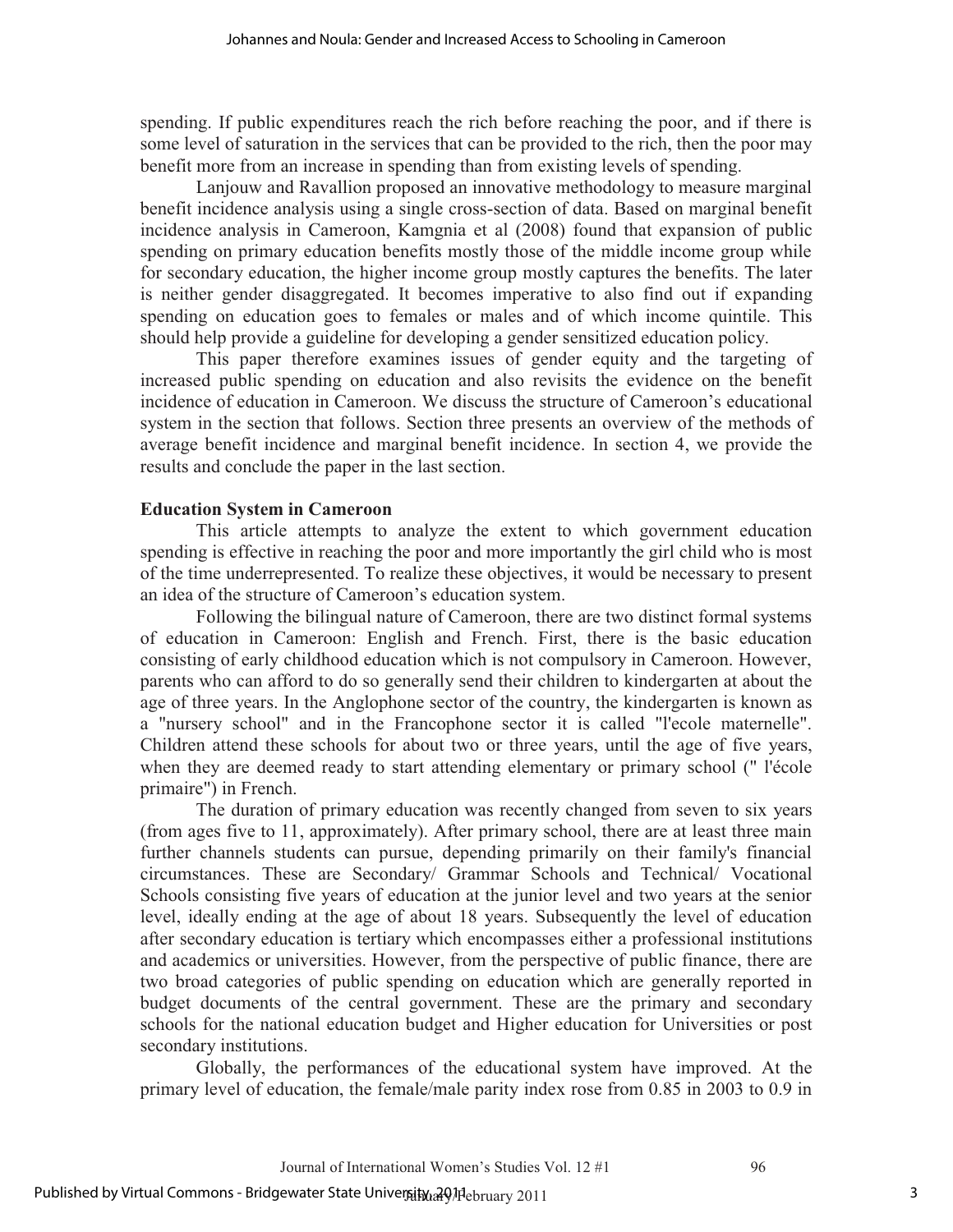2005 and is proof of sexual equality, which is limited by high costs of direct opportunities, as well as persistent socio-economic and cultural constraints. In this regard, efforts are made by the government to be eligible for the Fast Track Initiative on Education for All. Examination of schooling profiles shows a steady amelioration since 2002. One can notice some significant progress of 0.6 in comparison with 2003, in the trend of access to primary education (96.4 per cent in 2004). There is also a high demographic pressure in the first cycle of secondary education, whose slow absorption of the number of students is shown through a transition rate (from primary to secondary education) of about 56 per cent. The school retention rate at the end of the primary education cycle has undergone significant improvement, up from 55.4 per cent in 2003, to 56 per cent in 2004, and 57.4 per cent in 2005 (Government of Cameroon, 2006). In this report, we used three categories of the level of education to study the marginal benefit incidence for public education, i.e. finding out if the poor or girl child is disfavored from an expansion in access to education.

### **Average and Marginal Benefit Incidence Techniques**

Most benefit incidence studies base their analyses on the pioneered works of Meerman (1979 and Selowsky (1979) which provides estimates of the distribution of public expenditures. Almost two decades after, there was a resurgence of interest and incorporation of gender dimension in estimation of the distribution of public expenditures<sup>4</sup>. However, despite the ease with which standard benefit incidence methods is being extended to include a gender character, the literature on marginal incidence is sparse. In this paper, we provide the methods of analyses of both average and marginal benefit incidence with application to spending on education.

Standard benefit incidence tells us who is benefiting from public services, and describes the welfare impact on different groups of people of government spending. It does this by combining information on the unit costs of providing those services with information on the use of these services. Benefit incidence brings together public expenditure accounts and survey data on use of publicly subsidized services. In effect, the analysis imputes to those households using the service the cost of providing that service. This imputation is the amount householders would have to pay if they had to meet the cost of providing the service. Because these are seen as current transfers, only the recurrent budget of the government is relevant for this purpose. If households typically send more boys than girls to these publicly-funded schools, there will be a gender difference in benefit incidence, simply because more of the government subsidy will be utilized by boys than girls.

The method of computing the benefit incidence of government spending on education is formally written as:

$$
B_j = \sum_{i=1}^3 E_{ij} \frac{S_i}{E_i} = \sum_{i=1}^3 \frac{E_{ij}}{E_i} S_i
$$
 (1)

where  $B_i$  is the amount of the education subsidy that benefits group j, S and E refer respectively to the government education subsidy and the number of public school enrolments, and the subscript i denotes the level of education (primary, secondary and tertiary). The benefit incidence of total spending on education imputed to group j is given

Journal of International Women's Studies Vol. 12 #1 97

 $\overline{a}$  $4$  See Glick et.al. (2004) for a review.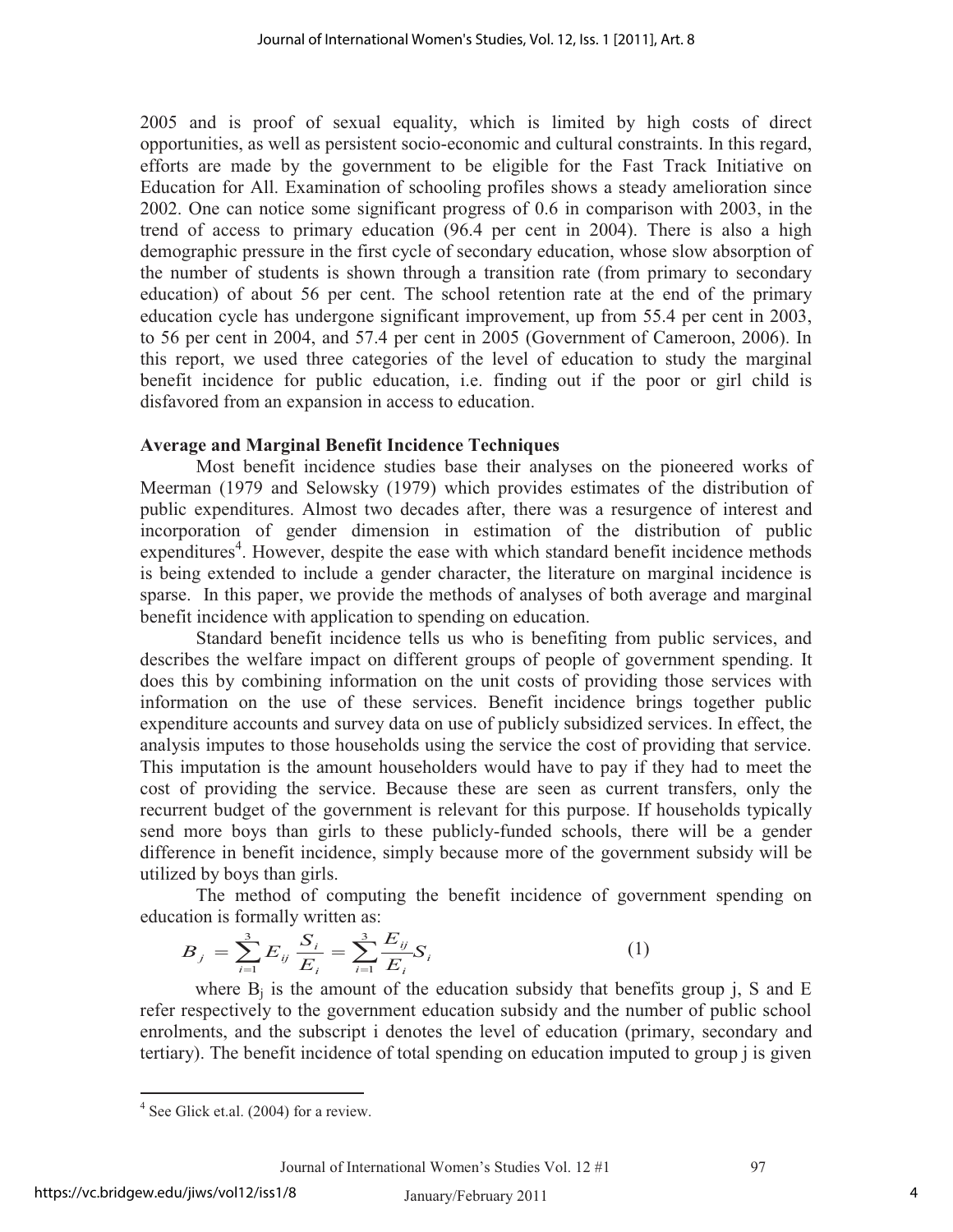by the number of primary enrolments from group  $(E_{pi})$  times the average cost of primary school plus the number of secondary enrolments times the secondary average cost, plus the number of tertiary enrolments times the average or unit cost of the tertiary education. Note that  $S_i/E_i$  is the mean unit subsidy of an enrolment at education level i. Moreover,

the share of total spending on education imputed to group j (b<sub>j</sub>) is:  
\n
$$
b_j = \sum_{i=1}^{3} \frac{E_{ij}}{E_i} \left(\frac{S_i}{S}\right) = \sum_{i=1}^{3} e_{ij} s_i
$$
\n(2)

 eij defines the share of the group in total enrolments at each level of education and it is determined by household enrolment decisions. The  $s_i$  is the shares of public spending across the different types of service, which reflects government behaviour. In some cases, regional or gender variation is also taken into account calling for an additional subscript to denote the region or group specified in the unit cost estimate. Therefore, the share of total education subsidy (S) that accrues to the female or male population could be deduced from equation 2. Clearly, this share is determined by two factors: the share of the gender in total enrollments at each level of education (eij) and the share of each level of education in total education spending (si). In addition to the gender disaggregated benefit incidence, we also measure gender disparity in education (both public and private) by providing the gross enrolment rates, given as:

$$
r_{ij}^{g,b} = \frac{E_{ij}^{g,b}}{E_j^{g,b}}
$$
 (3)

Where  $E_{ij}^{g} (E_{ij}^{b})$  is the number of girls (boys) in quantile j who are enrolled in level i, and  $E_j^g(E_j^b)$  is the number of girls (boys) of the corresponding school age in quantile j.

However, there are both theoretical and practical reasons to doubt the above mentioned practice (van de Walle 1998; Sahn and Younger 1998, 2000). Given the poor quality of most public expenditure data as well as drawing on budgets at highly aggregated level, the binary approach proposed by Sahn and Younger (1998, 2000 and Glick and Sahn,  $2004$ ) is used in this paper<sup>5</sup>. This bypasses the need for estimating the unit subsidy( $S/S<sub>i</sub>$  or  $S/S<sub>i</sub>$ ), which then disappears in equations (1) and (2). Focus is made on only whether a service is used or not with users of public services counted and given the benefit of one, while non-users get zero. Secondly, the above assessment of how the education budget is distributed across the population is based on the observed use of government funded schools by the Cameroon population. As such it describes the current situation, and can be described as an exercise in current accounting. Because of this, it may not give an accurate notion of how changes in the education budget will be distributed across the quintiles.

Two papers—Ajwad and Wodon (2001) and Lanjouw and Ravallion (1999) have proposed methodologies that use a single cross-section of data to identify the distribution of increases, at the margin, in access rates to public services or in outlays for social programs. Both studies used the variation in access rates across regions in a country to capture the expected evolution of access over time, assuming that the distribution of new access in lagging regions will follow the pattern observed in regions

 $\overline{a}$ 

<sup>&</sup>lt;sup>5</sup>It has been shown that the two approaches show insignificant differences in terms of progressivity of social services (Sahn and Younger, 1998, Tabi et al.2006).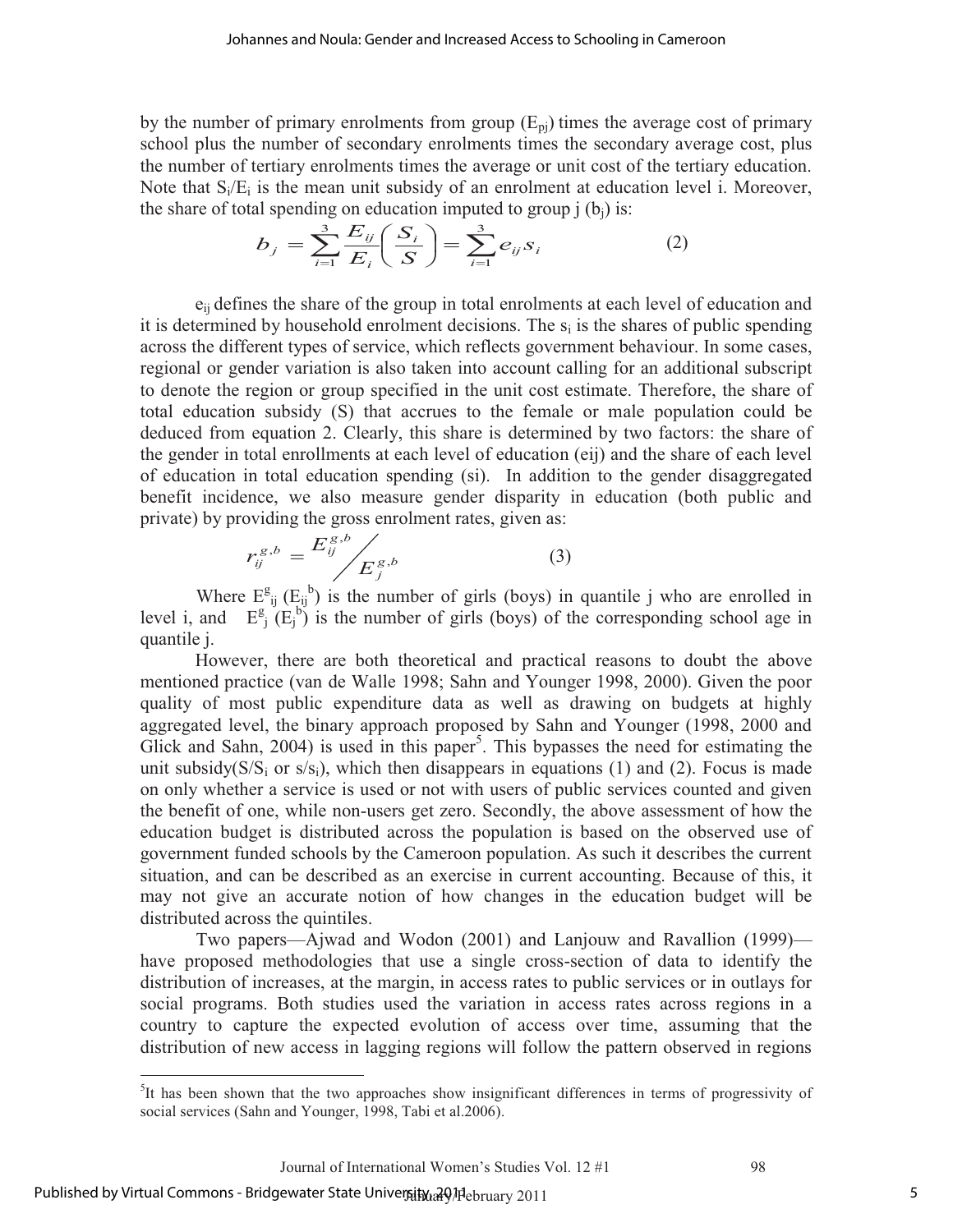where access rates are higher. At the conceptual level, the approaches used by Ajwad and Wodon (2001) and Lanjouw and Ravallion (1999) differ in the method used for ranking individuals, municipalities, or any other entities that are the basic units of observations. Lanjouw and Ravallion classify individuals as poor or rich according to their rank in the national distribution of income. Ajwad and Wodon classify individuals according to their rank in the local (that is, departmental) distribution of income, rather than at the national level. At the empirical level, two differences exist between the approach of Ajwad and Wodon (2001) and that of Lanjouw and Ravallion (1999). The first difference lies in the manner in which the endogeneity bias in the estimation of the marginal benefit incidence analysis is dealt with. The technique used in both papers consists of regressing access rate in a given quintile against the mean access rate. The mean access rate, however, includes information from the access rates in each quintile. To purge the mean from this endogeneity, Ajwad and Wodon use the leave-out mean as their right-hand side variable. That is, the access rate in any given quintile is regressed against the average of the access rates across all quintiles, except for the quintile for which the regression is performed. Lanjouw and Ravallion, on the other hand, use an instrumental technique, whereby the actual mean is instrumented by the leave-out mean. The second difference is that Ajwad and Wodon constrain the estimates of the marginal benefit incidence analysis to sum to one, and show that without such a constraint, the estimates will be biased downward.

In this paper, we used what Lanjouw and Ravallion (1999) develop as a political economy model in which different population groups such as the poor and the nonpoor have different political power and different costs and benefits from a given public expenditure. The interplay between these factors determines the relationship between the size of a program, or service, total spending on it, and each group's share of its benefits. "Early capture" by the poor occurs when they receive larger shares of a small program but their share declines as the program grows.<sup>6</sup> "Late capture" is the opposite. Even with substantial restrictions, the theoretical model yields no general results on whether early or late capture will occur, so the question requires empirical analysis.

Lanjouw and Ravallion provide the following econometric method which has been used in a few studies (Ajwad and Wodon, 2001; Kamgnia et al, 2008; Demery and Gaddis, 2009), given as:

$$
\rho_{i,j,q} = \alpha_q + \beta \rho_k + \mu_q \tag{4}
$$

Where i indexes a small geographical nuit (a division in Cameroon for instance), k indexes a larger one (region or province in Cameroon), and q indexes the welfare quantile. The left-hand variable is the program participation rate for the division and quantile. The regressor is the program participation rate for the region in which the division is located.  $\beta_q$ , then is the marginal effect of an increase in the program participation rates of people in a given region and quantile. Following Lanjouw and Ravallion (1999), the average participation rate is defined as the proportion of the population of a particular quintile that participates in a government sponsored program. Thus, the average enrolment rate can be defined either as the proportion of the school-age

 $\overline{a}$ <sup>6</sup> In Lanjouw and Ravallion's specification, the nonpoor bear all the program costs and hold all the political power in the sense that the poor cannot impose on them a program that lowers their welfare. In such cases, the convexity of the program cost function is sufficient to guarantee "early capture" by the poor.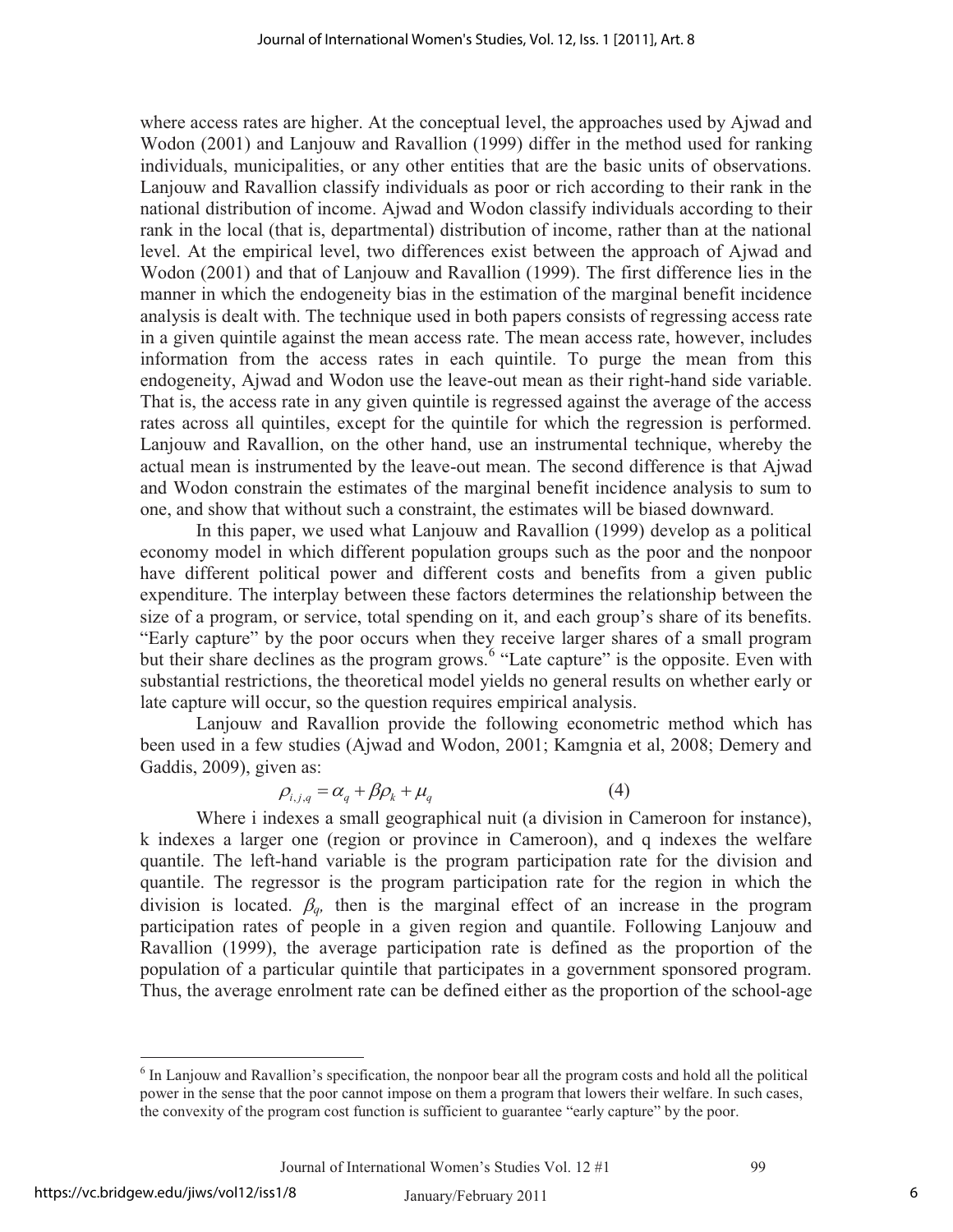population currently enrolled in a publicly funded school, or simply to proportion of the total population currently so enrolled<sup>7</sup>.

The regressor is run separately for each quantile. In addition, because  $\rho_{ijk}$  is included in  $\rho_k$ , there is an upward bias in the estimation. As mentioned earlier, Lanjouw and Ravallion resolve this by instrumenting  $\rho_k$  with the left-out mean, that is, the participation for all of region k except those individuals in division i and quantile q. The intuition behind the regression is that by observing variations in regional participation across the country, it is possible to understand how increased coverage affects the participation of different population groups. If  $\beta_q$  is greater than one, it indicates that a general expansion in coverage is correlated with a disproportionately large increase in participation for that division and quantile.

An important assumption is that across locations the same political process determines the correlation between program size or coverage and incidence. Lastly, the margin that this model estimates is the incidence of an increase in program participation. The model does not address the policies that might bring about the program expansion, nor does it consider in this case the demand for education. Rather, it makes a more general appeal to the political economy behind the policies to argue that, whatever policies are used, the outcome must respect the political constraints implied by each group's cost, benefits, and political power.

### **Results and Discussion**

 $\overline{a}$ 

The fiscal system has become one of the few and most important instruments available for the government of a poor country to combat poverty and gender equity. One of these components of fiscal policy is investment in human capital or education. The main objective of this paper has been to determine the marginal benefit incidence analysis of the Cameroon education sector, i.e. assessing how pro-poor and gender equalizing is the expansion in access to public schools. The 2001 Cameroon Household Surveys compiled by the National Institute of Statistics was used. The micro data sets provide information on the income of households and enrollments in public and private schools, colleges and universities at various levels of education. The "benefit" that we use is a simple 0/1 indicator of service use. We have therefore, identified those who attended public or private schools but made no attempt to value those benefits in monetary terms. As such, the analysis identifies the distribution of beneficiaries across the per capita expenditure distribution and gender, not implicit or explicit monetary benefits.

However, before observing the situation of gender disaggregated benefit incidence, we present in Table 1 below a picture of gross enrollment rates by income quintile with special focus on gender disparity at the primary, secondary and tertiary level

 $7$ Lanjouw and Ravallion (1999) normalize school enrolments in India on the school-aged population (using the *net* primary enrolment rate as the measure of the average participation rate). Younger (2003) prefers to normalise enrolments (in his case secondary enrolments in Ecuador) on the total population. Our preference is to normalize on the total population (assumed to be equal in all quintiles) as in Demery and Gaddis (2009). They argued that the school-aged population varies significantly across the quintiles. We have therefore in our case, considered enrollment rates not the same as benefit incidence. The denominator for the sum of beneficiaries is the 'eligible' population, e.g. school age children rather than the entire population as it is for benefit incidence.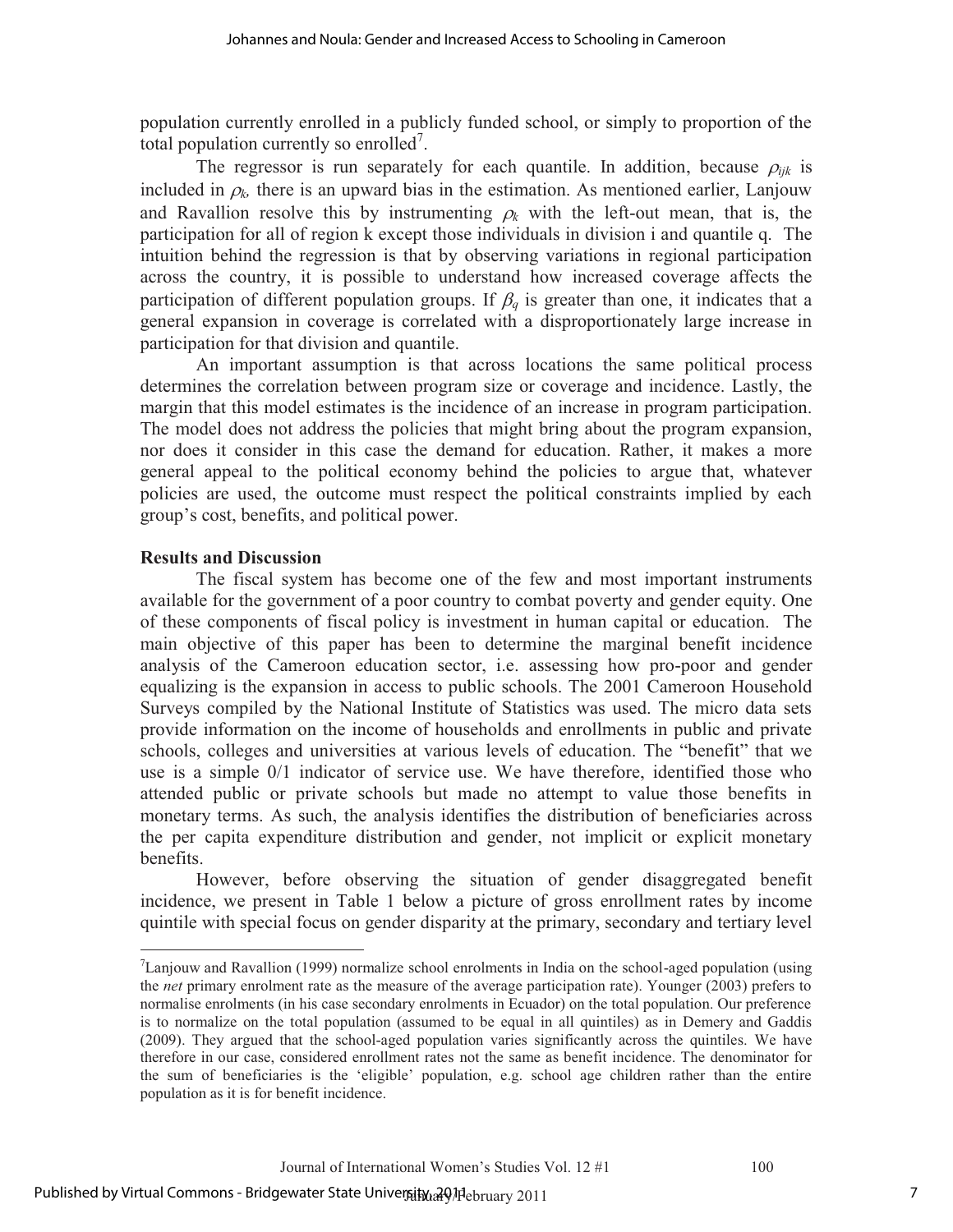in both public and private schools. Gross enrollment rates reveal gender differences especially when reported by income quintiles and this indicates lack of access to educational facilities for women. This occurs for all levels of education and with the bias becoming more significant for higher levels of education and lower levels of income.

| Quintile       | Primary school |         | Secondary school |         | Tertiary level |         |
|----------------|----------------|---------|------------------|---------|----------------|---------|
|                | males          | females | males            | females | males          | females |
|                | 68%            | 63%     | 21%              | 19%     | $0.3\%$        |         |
|                | 69%            | 65%     | 32%              | 30%     | 2.3%           | $1\%$   |
| $\overline{3}$ | 76%            | 75%     | 43%              | 41%     | $4\%$          | $0.5\%$ |
|                | 79%            | 76%     | 52%              | 45%     | 3.3%           | $1.3\%$ |
|                | 83%            | 82%     | 62%              | 60%     | $7.7\%$        | 4.7%    |
| All group      | 75%            | 72%     | 42%              | 41%     | 3.9%           | 1.9%    |

**Table 1: Gross enrollment rate by gender and income quintile** 

*Note: The table gives the school enrollment rates as a percentage of children aged 5-11 for the primary, 12-18 for the secondary and 19-21 for the higher institution. Calculations based on the 2001 Cameroon Household Sample Survey.* 

This implies parents had more interest to let their children of all sexes be enrolled as their incomes increased: an indication that access to schooling for the girl child is constrained by household financial resources. Females are therefore less likely to be enrolled the higher the level of education and it can be seen that the average enrollment rates tend to be lowest for the poorest quintile, and to increase as consumption per person increases.

We provide below a gender disaggregated benefit incidence analysis for public school enrollment. It can be used to describe why the poorest income quintile has less access to public education especially at the higher level of education. The answer is to be found, in part, in the greater gender enrollment bias among the poorest sections of the society. Tables 2 to 4 show the average enrollments in public education institutions by expenditure quintile and by gender. At the primary school level, it can be seen that the average enrollment rates tend to be highest for the poorest quintile, and to decrease as consumption per person increases. The average odds of enrollment also suggest that subsidies to primary schooling would mildly favor the non-poor and the females. Thus, at lower income levels, the females fair better as opposed to overall enrollment observed in both public and private schools. This is an indication that gender gap is generally lower in public primary schooling. At the secondary and higher school levels, the rich and the males mostly benefit from public investments or subsidies, though the females fair better at richer households. Generally, government subsidies directed towards primary education are pro-poor throughout the periods of study. In as much as children from poor households are more likely to be enrolled in public primary schools, a greater part of the enrollments are male.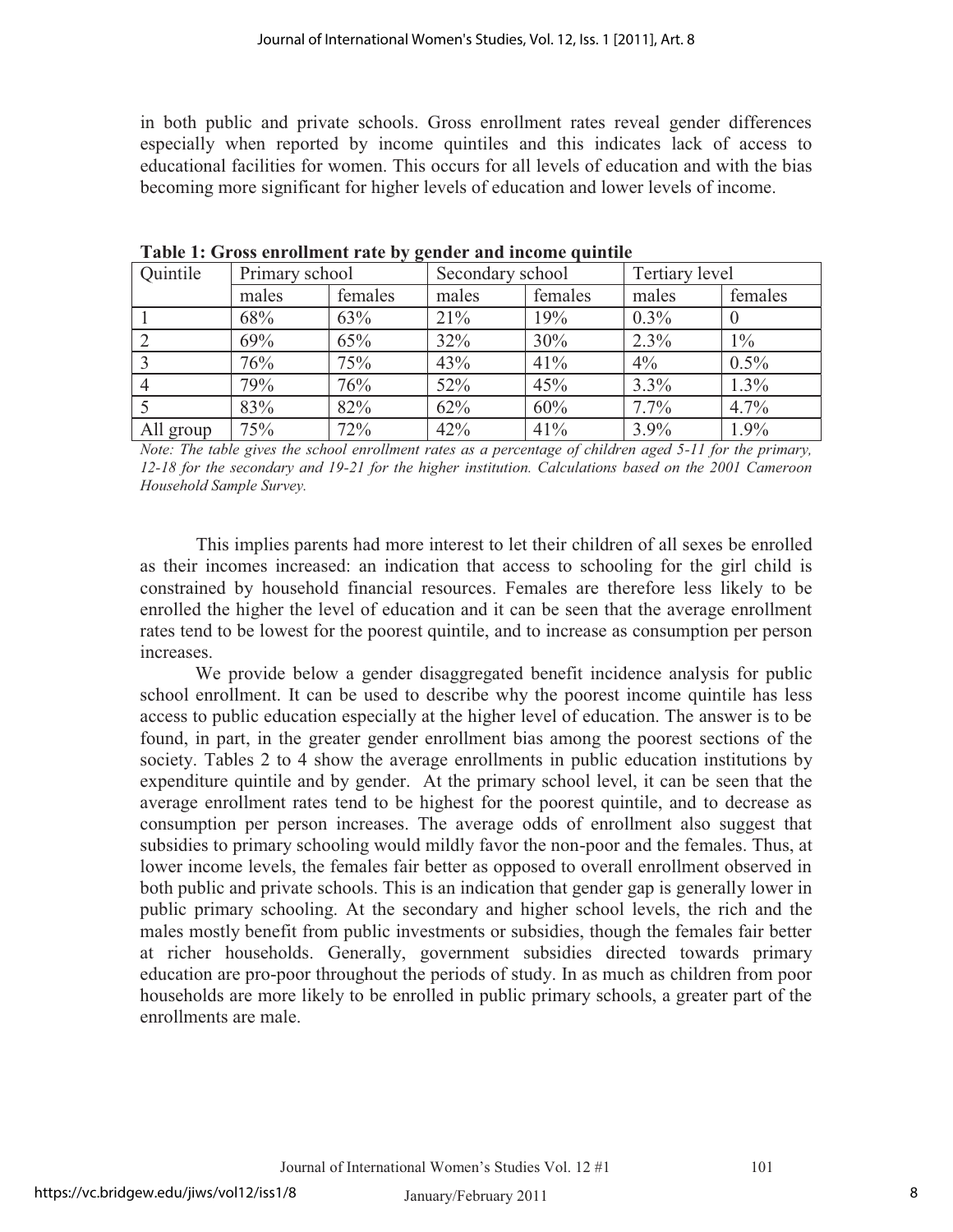| Quintile       | Males      |                     | Females    |                     | Total      |              |
|----------------|------------|---------------------|------------|---------------------|------------|--------------|
|                | Enrollment | Average             | Enrollment | Average             | Enrollment | Average      |
|                | rate       | odds of             | rate       | odds of             | rate       | odds of      |
|                | $(\%)$     | enrollment          | $(\%)$     | enrollment          | $(\%)$     | enrollment   |
|                |            | $(\text{mean}=1.0)$ |            | $(\text{mean}=1.0)$ |            | $(mean=1.0)$ |
|                |            |                     |            |                     |            |              |
|                | 84         | 1.04                | 85         | 1.04                | 84.8       | 1.05         |
| $\overline{2}$ | 81.6       | 1.01                | 85.3       | 1.05                | 82.3       | 1.01         |
| 3              | 79.8       | 0.99                | 81.8       | 1.01                | 79.9       | 0.98         |
|                | 79.2       | 0.98                | 76.6       | 0.94                | 78.9       | 0.97         |
|                | 77.3       | 0.96                | 76.4       | 0.94                | 78.8       | 0.97         |

**Table 2: Average public primary school enrollment** 

*Note: The table gives the average primary school enrollment rates as a percentage of eligible household members, and the odds of enrollment, defined as the ratio of the quintile-specific enrollment rate to the mean rate. Calculations based on the 2001 Cameroon Household Sample Survey.* 

| Quintile       | Males      |              | Females    |                     | Total      |              |
|----------------|------------|--------------|------------|---------------------|------------|--------------|
|                | Enrollment | Average      | Enrollment | Average             | Enrollment | Average      |
|                | rate       | odds of      | rate       | odds of             | rate       | odds of      |
|                | $(\%)$     | enrollment   | $(\%)$     | enrollment          | $(\%)$     | enrollment   |
|                |            | $(mean=1.0)$ |            | $(\text{mean}=1.0)$ |            | $(mean=1.0)$ |
|                |            |              |            |                     |            |              |
|                | 66.4       | 0.86         | 65.1       | 0.88                | 69.2       | 0.88         |
| $\overline{2}$ | 78.8       | 1.02         | 68.6       | 0.94                | 78.6       | 1.00         |
| 3              | 82.1       | 1.06         | 77.9       | 1.06                | 81.7       | 1.04         |
| 4              | 78.4       | 1.01         | 78.6       | 1.07                | 84.1       | 1.07         |
| 5              | 79.7       | 1.03         | 75.8       | 1.04                | 78.7       | 1.00         |

#### **Table 3: Average public secondary school enrollment**

*Note: The table gives the average secondary school enrollment rates as a percentage of eligible household members, and the odds of enrollment, defined as the ratio of the quintile-specific enrollment rate to the mean rate. Calculations based on the 2001 Cameroon Household Sample Survey.* 

### **Table 4: Average enrollment in higher public institutions**

| Quintile       | Males      |              | Females    |              | Total      |              |
|----------------|------------|--------------|------------|--------------|------------|--------------|
|                | Enrollment | Average      | Enrollment | Average      | Enrollment | Average      |
|                | rate       | odds of      | rate       | odds of      | rate       | odds of      |
|                | $(\%)$     | enrollment   | $(\%)$     | enrollment   | $(\%)$     | enrollment   |
|                |            | $(mean=1.0)$ |            | $(mean=1.0)$ |            | $(mean=1.0)$ |
|                |            |              |            |              |            |              |
|                | 12.7       | 0.62         | 2.1        | 0.14         | 14.8       | 0.61         |
| $\overline{2}$ | 16.1       | 0.78         | 6.3        | 0.43         | 16.2       | 0.66         |
| 3              | 19.9       | 0.96         | 15.9       | 1.08         | 24.2       | 0.99         |
| $\overline{4}$ | 19.6       | 0.95         | 19.3       | 1.31         | 24.6       | 1.01         |
|                | 34.7       | 1.68         | 29.7       | 2.02         | 41.9       | 1.72         |

*Note: The table gives the average enrollment rates in higher institutions as a percentage of eligible household members, and the odds of enrollment, defined as the ratio of the quintile-specific enrollment rate to the mean rate. Calculations based on the 2001 Cameroon Household Sample Survey.*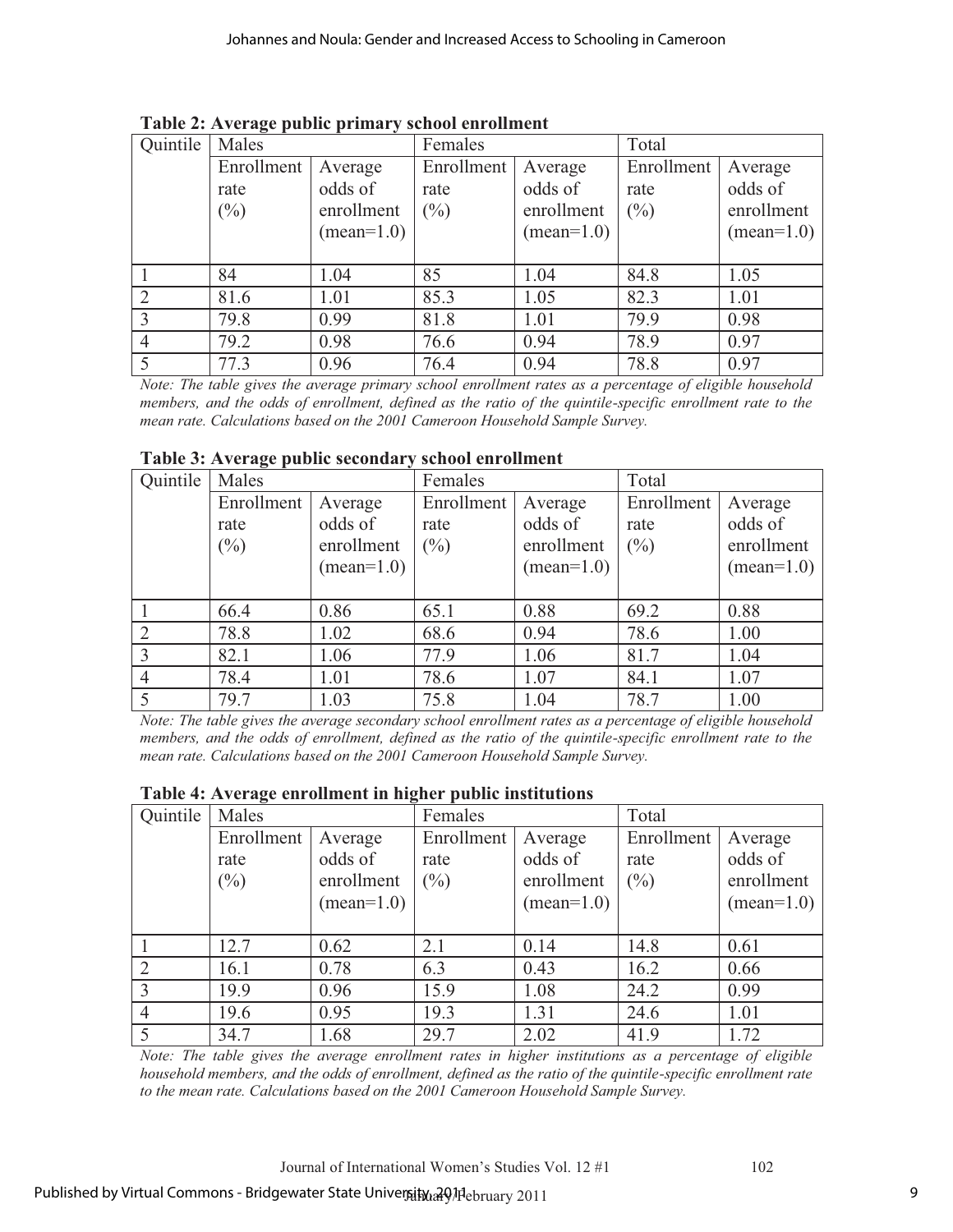However, government subsidies directed towards higher education are poorly targeted and the poorest income group receives less than the richest income group and indeed favors those who are better off. The latter are in line with the findings of (Kamgnia, 2003; Kamgnia et al, 2008; Tabi et al. 2009) in Cameroon. Similarly, the gender disparity in access to public subsidy is higher at tertiary level and lowest at primary level, which also reflects poor targeting. Gender disparity or female biased enrollment is more prevalent among poor households.

Table 5 gives the estimated marginal odds of being enrolled in public primary and secondary schools, obtained by regressing participation rates of each quintile across divisions on the province or region average participation rate. Following the discussions above, the numbers in Table 5 can be interpreted as the gain in subsidy incidence per capita for each quintile from a one Franc increase in aggregate spending on each level of schooling. For example, an extra 100 Francs per capita spent on primary schools will increase the public expenditure per capita going to the poorest quintile by 81 Francs. The marginal odds of participation estimates suggest that an expansion of primary schooling would be decidedly pro-rich at the margin. While the average odds of participation in Table 1 suggest that the share of the total subsidy in primary education going to the poorest quintile is 21% (1.05 times one fifth), the marginal odds in Table 5 imply that the poorest quintile would obtain just 16% of an increase in the total subsidy going to primary education. Thus, benefit incidence over estimates the poverty impact of public spending in education. There is also a gender difference between the average and marginal odds of participation by the poor. The average odds of poor kids being in school are the same for boys and girls (i.e. 1.04, Table 2). However, the marginal odds are higher for boys than girls (0.83 versus 0.53). Observing also from secondary schooling, we find that marginal gains from expanding primary and secondary schooling in Cameroon are less well distributed than average gains with the males and the middle income groups benefiting most. The result on marginal benefit incidence based on income quintile supports that of Kamgnia et al, (2008).

| Quintile       | Primary school |         |         | Secondary school |         |        |
|----------------|----------------|---------|---------|------------------|---------|--------|
|                | males          | females | Total   | males            | females | Total  |
|                | 0.83           | 0.53    | 0.81    | 0.72             | 0.18    | 0.74   |
|                | (10.95)        | (4.43)  | (11.38) | (2.69)           | (0.47)  | (3.18) |
| 2              | 0.96           | 0.85    | 0.95    | 0.83             | 1.05    | 0.73   |
|                | (12.13)        | (10.99) | (15.73) | (5.17)           | (4.50)  | (5.01) |
| $\overline{3}$ | 0.93           | 0.88    | 0.95    | 1.11             | 0.90    | 0.96   |
|                | (9.24)         | (8.59)  | (12.52) | (8.26)           | (4.62)  | (8.64) |
| $\overline{4}$ | 1.12           | 1.11    | 1.12    | 0.89             | 0.25    | 0.39   |
|                | (17.25)        | (7.55)  | (17.64) | (4.57)           | (1.10)  | (2.86) |
| 5              | 1.01           | 0.64    | 0.87    | 0.59             | 0.61    | 0.77   |
|                | (7.84)         | (3.70)  | (7.92)  | (2.88)           | (2.35)  | (5.18) |

**Table 5: Marginal odds of public school enrollments** 

*Notes: The table gives the instrumental variables estimate of the regression coefficient of the quintilespecific school enrollment rates across departments on the average rate by region for that program, based on the 2001 Cameroon Household Survey. The leave-out mean state enrollment rate is the instrument for the actual mean. The numbers in parentheses are t-ratios.*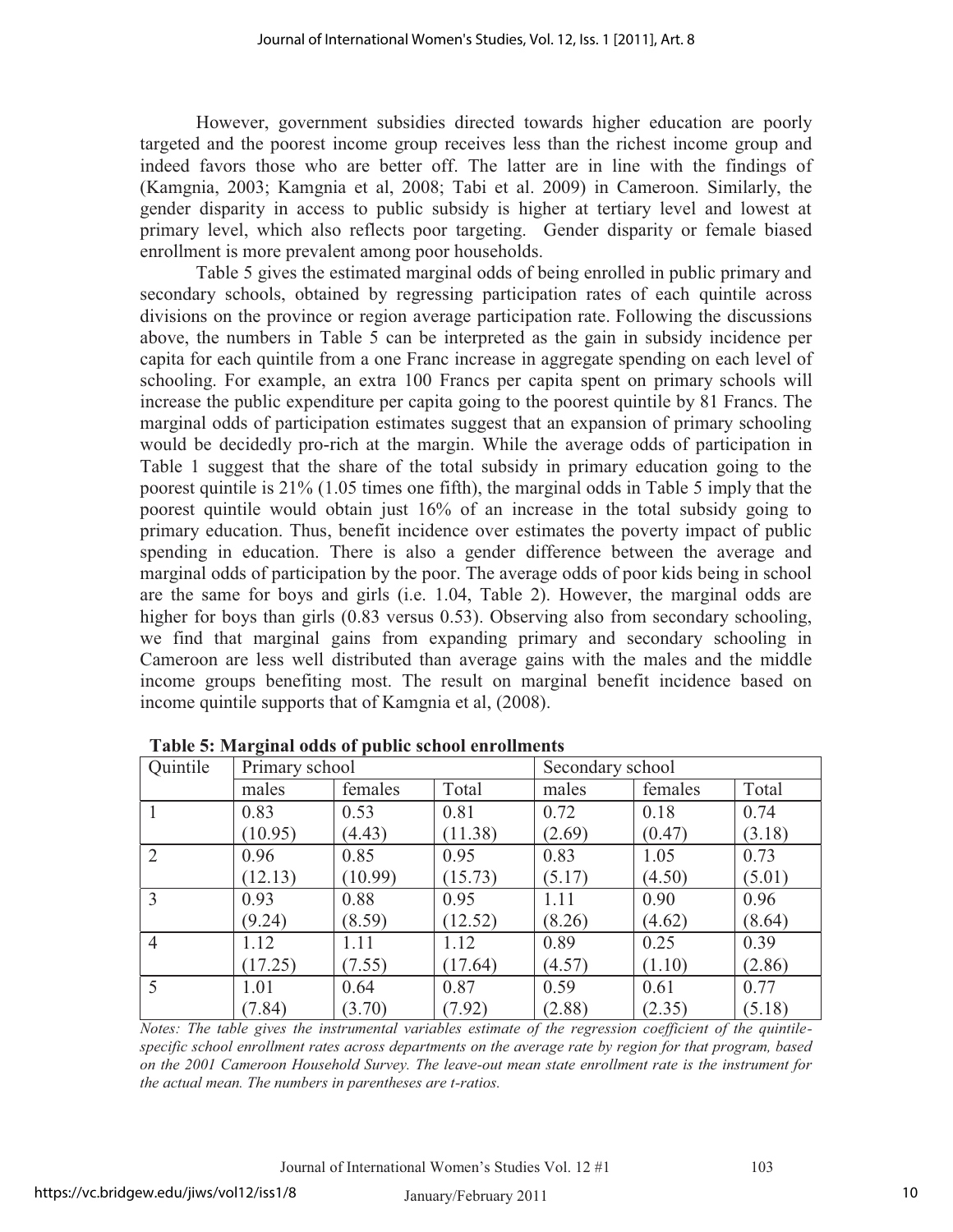## **Conclusion**

The findings of this paper indicate that gross enrollment rates is typically biased, with males being more likely to be enrolled in school, and with the bias becoming more noticeable with higher levels of schooling. Secondly, enrolment rate is higher for rich households than poor households at all levels of education. The results also strongly demonstrate how expansion of public schools would benefit males more than females as well as middle income households or relatively rich homes. Indeed, the marginal odds suggest that increased subsidies to primary and secondary education are captured by the middle income groups (see for instance Kamgnia et al., 2008) and as such cannot be good as a program that can be directed (explicitly) at fighting poverty. This is as opposed to Lanjouw and Ravallion (1999) who found that primary education expansion mostly benefits the poor. The difference may come from the fact that their enrollment estimates lump together private and public schools enrollments. It is difficult to think of a policy at which private operators will want to expand on their schooling projects.

Gender inequality is therefore, a critical component of overall inequality in the benefit incidence of education spending. It does so for a combination of reasons: first, households choose to enroll males more than females at all levels of schooling; second, expansion of public schools does not reduce gender disparities and as a result, public spending is not sufficiently contributing in the reduction of gender disparity.

Based on marginal benefit incidence analysis, three sets of policies can be recommended to improve gender equality in the society. First, the poorest segment of the society receives the lowest per capita subsidy; therefore, public policies related to public spending on education should be targeted towards the rural areas where poverty is higher. Second, in the presence of higher gender inequality, region specific education policy may be helpful for gender equality, especially public spending in rural areas on female education will play a vital role as compared to urban areas. A reallocation of spending towards primary and secondary schooling would lead to an improvement in the share of the total budget going to females (as well as to poorer groups in the community). However, such decisions should not rest on benefit incidence estimates alone. This should be based on a sound understanding of how household behavior would be affected by such expenditure reallocations and other socio-economic factors that act as obstacles to female enrolment.

# **References**

- Ajwad, Mohamed Ihsan, and Quentin Wodon (2001), Do Governments Maximize Access Rates to Public Services Across Areas?" World Bank, Latin America Poverty Group, Washington, D.C.
- Cornia G. A., Jolly, R. and Stewart, F (eds.) (1995), Adjustment with a Human Face: Protecting the Vulnerable and Promoting Growth. Oxford University Press and UNICEF, Oxford.
- Demery Lionel and Isis Gaddis (2009), Social spending, poverty and gender equality in Kenya: a benefit incidence analysis. Paper prepared with the support of Deutsche Gesellschaft für Technische Zusammenarbeit (GTZ), Nairobi
- Glick, P., Rumki Saha and S.D. Younger (2004), "Integrating Gender into Benefit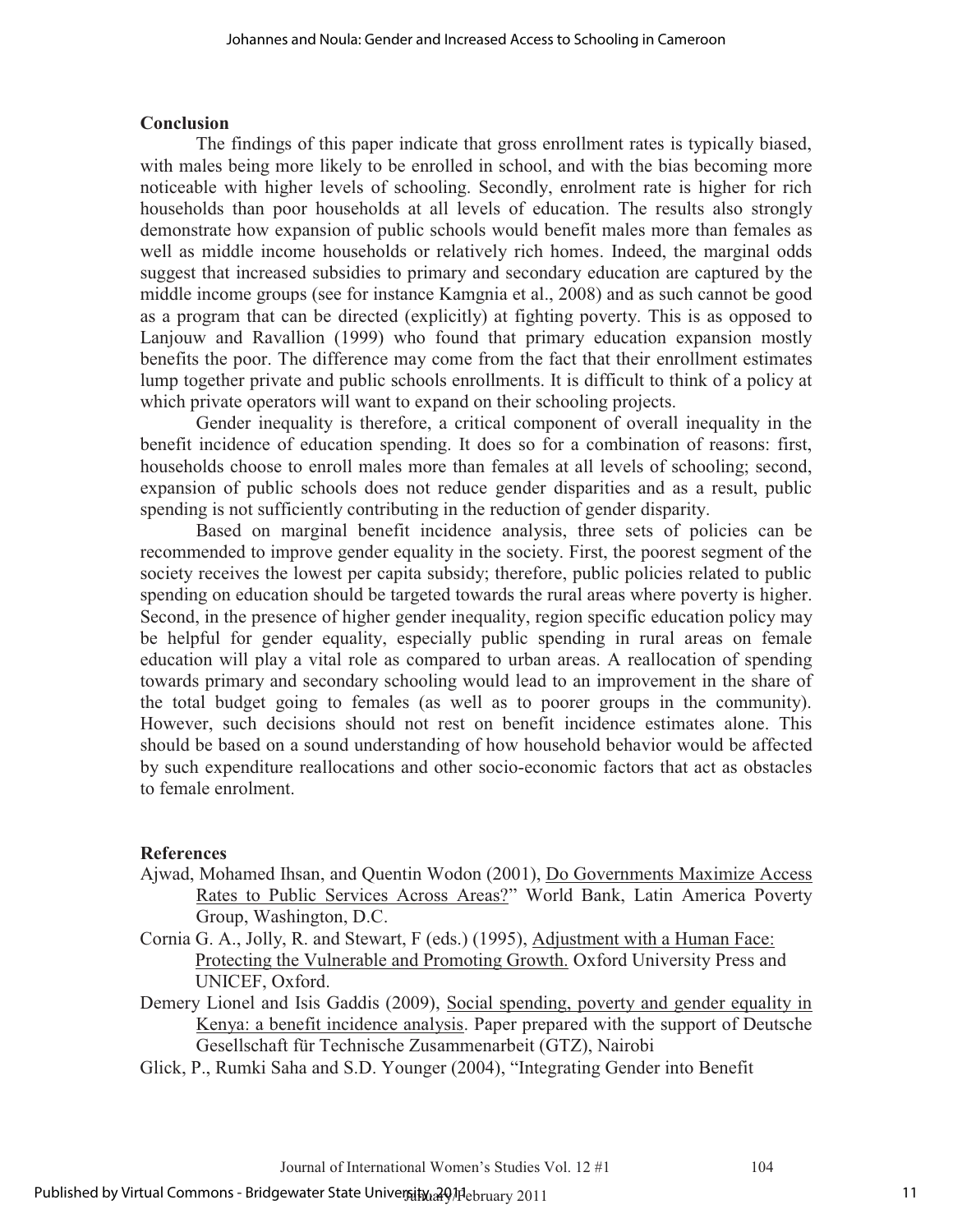incidence and Demand Analysis". CFNPP Working paper No. 167, Cornell University

- Government of Cameroon (2006), Cameroon: Poverty Reduction Strategy Paper Progress Report, IMF Country Report No. 06/260, July, 2006
- Kamgnia, Bernadette D (2003), "Targeting and Benefit Equity in the Use of Health Care Facilities in Cameroon", *African Journal of Economic Policy*, Vol. 10, No. 2
- Kamgnia Dia B, S L Wangun, C Tatsinkou and J Afor (2008), "Bénéfices acquis et ciblage des pauvres dans les dépenses publiques de santé et d'éducation au Cameroun" *PEP-PMMA Working paper May : Universite laval*
- Lanjouw, Peter, and Martin Ravallion. (1999), "Benefit Incidence, Public Spending Reforms, and the Timing of Program Capture." The World Bank Economic Review

```
 13:257-73.
```
- Meerman, Jacob. (1979), Public Expenditure in Malaysia: Who Benefits and Why. New York: Oxford University Press.
- National Institute of Statistics, 2002. "Living Conditions and poverty profiles in Cameroon in 2001: Main report on the second Cameroon Household Survey", August, National Institute of Statistics: Republic of Cameroon.
- Sahn, David and S.D. Younger (1998), "Fiscal Incidence in Africa: Microeconomic Evidence," AERC Working papers CR-2-5, Nairobi.
- Sahn, David and Stephen D. Younger (2000), "Expenditure Incidence in Africa: Microeconomic Evidence." Fiscal Studies 21(3):329-347.
- Selden, Thomas M. and Michael J. Wasylenko(1995),"Measuring the Distributional Effects of Public Education in Peru. " In Dominique van de Walle and Kimberly Nead, eds., Public Spending and the Poor: Theory and Evidence. Baltimore: Johns Hopkins University Press.
- Selowsky, Marcelo (1979), Who Benefits from Government Expenditure? A Case Study of Colombia. New York: Oxford University Press.
- Sen, Amartya. 1999. *Development as Freedom.* New York: Alfred A. Knopf, Ch.8.
- Tabi A. J., Akwi T. and Etoh-Anzah, A. P. (2006), "The Distributive Impact of Fiscal Policy in Cameroon: Tax and Benefit Incidence", *PEP-PMMA Workingpaper No.16. Universite laval*
- Tabi A. J., Akwi T. and Etoh-Anzah, A. P.(2009), "Who Benefits from Combined Tax and Public Expenditure Policies in Cameroon" Journal of Developing Areas, Vol. 3, No.1
- UNDP (1995, 1996), Human Development Report. Various Issues. New York: Oxford UniversityPress.
- United Nations, (2000) "The World's Women 2000. Trends and Statistics", United Nations Headquarters, New York. Chapter 4: Education and Communication
- van de Walle, Dominique (1998), "Assessing the welfare impacts of Public Spending", World Development 26 (3)
- Woodward, D. (1992), Debt, Adjustment and Poverty in Developing Countries. Pinter Publishers in Association with Save the Children, London.
- World Bank. 2001. Malawi: Public Expenditure Review.